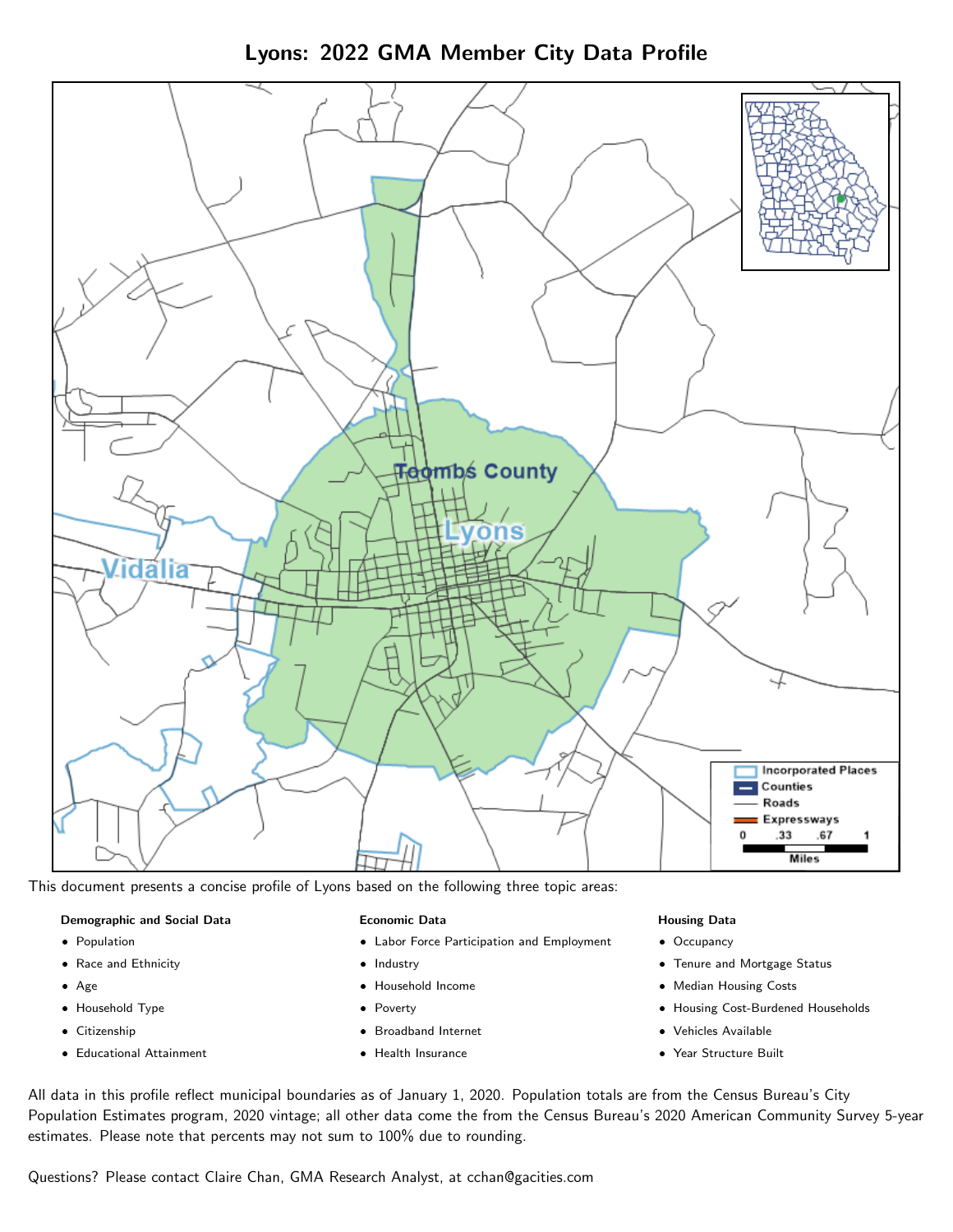# Lyons: Demographic and Social





**Citizenship** 

Age



Source: American Community Survey, 2020 5-year estimates, table B05002 Source: American Community Survey, 2020 5-year estimates, table B15002

## Race and Ethnicity



Source: U.S. Census Bureau, City Population Estimates, 2020 vintage Source: American Community Survey, 2020 5-year estimates, table B03002

# Household Type



Source: American Community Survey, 2020 5-year estimates, table B01001 Source: American Community Survey, 2020 5-year estimates, table B11001

#### Educational Attainment



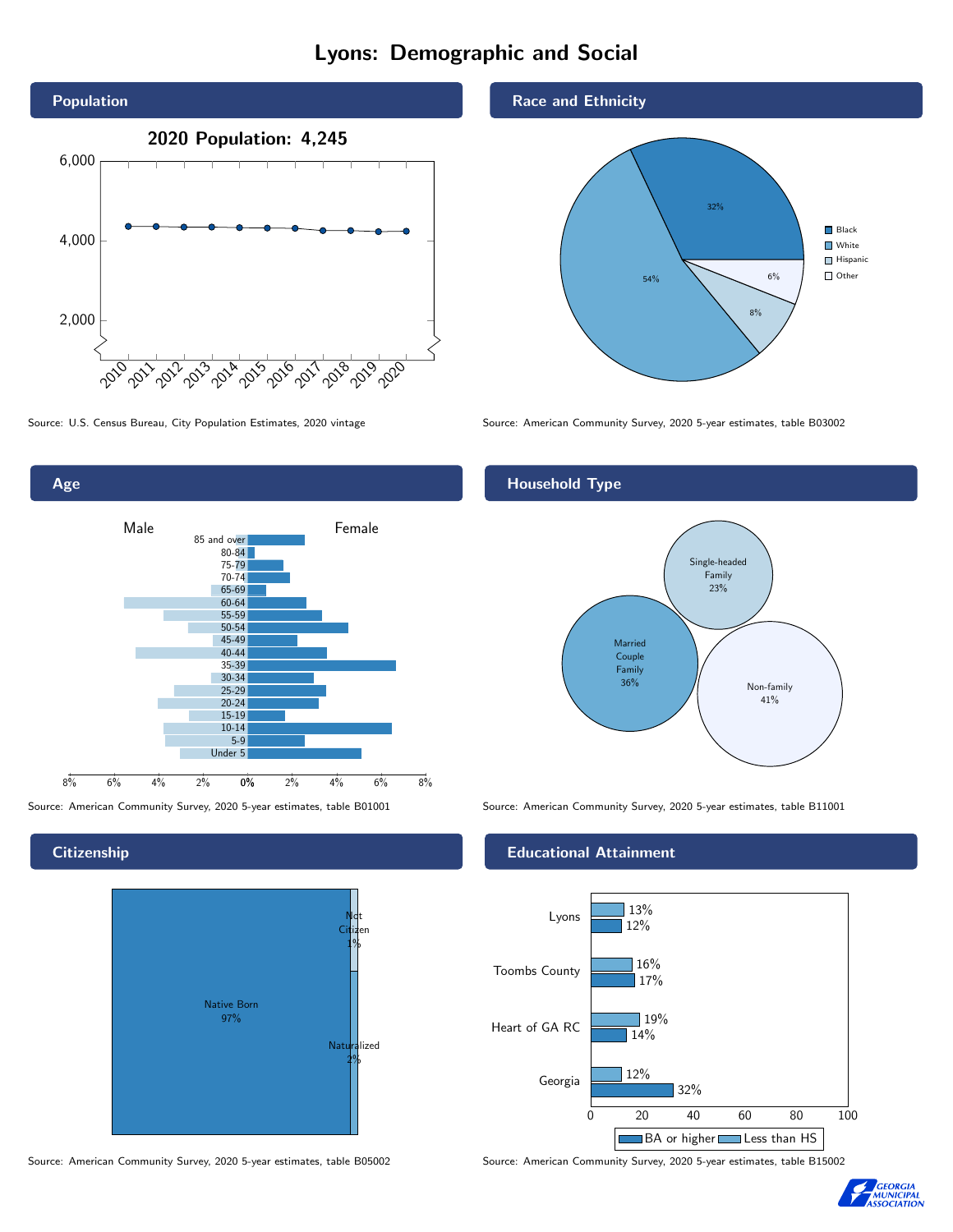# Lyons: Economic



# Industry

| Agriculture, forestry, fishing and hunting, and mining      | 6%    |
|-------------------------------------------------------------|-------|
| Construction                                                | $1\%$ |
| Manufacturing                                               | 23%   |
| <b>Wholesale Trade</b>                                      | $1\%$ |
| Retail Trade                                                | 9%    |
| Transportation and warehousing, and utilities               | 9%    |
| Information                                                 | 3%    |
| Finance and insurance, real estate, rental, leasing         | $0\%$ |
| Professional, scientific, mgt, administrative, waste mgt    | 5%    |
| Educational services, and health care and social assistance | 22%   |
| Arts, entertainment, recreation, accommodation, food        | 9%    |
| service                                                     |       |
| Other services, except public administration                | 3%    |
| Public administration                                       | 8%    |

Source: American Community Survey, 2020 5-year estimates, table C24030

Source: American Community Survey, 2020 5-year estimates, table B23001 Note: Unemployment rate is based upon the civilian labor force.

38%





Source: American Community Survey, 2020 5-year estimates, tables B19013 and B19025 Source: American Community Survey, 2020 5-year estimates, table B17010

\$57,224

\$40,540

\$61,224

Georgia

Heart of GA RC

0 50,000 100,000 150,000 200,000 250,000

Mean Median

\$85,691

Broadband Internet No 32% Yes 68%

#### Health Insurance



Source: American Community Survey, 2020 5-year estimates, table B28002 Source: American Community Survey, 2020 5-year estimates, table B18135